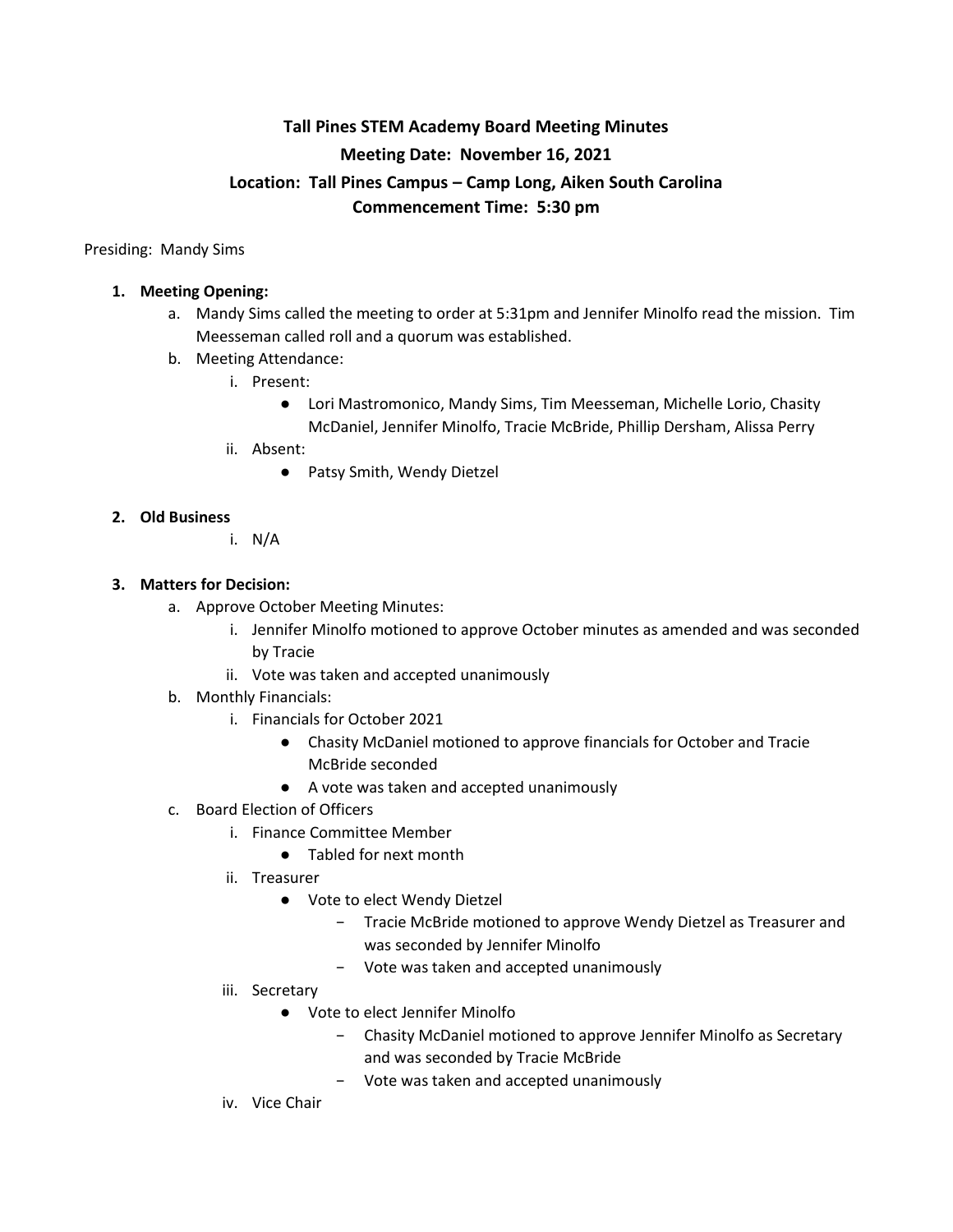- Vote to elect Tracie McBride
	- − Tim Meesseman motioned to approve Tracie McBride as Vice Chair and was seconded by Jennifer Minolfo
	- − Vote was taken and accepted unanimously
- v. Chair
	- Vote to elect Michelle Lorio
		- − Tim motioned to approve Michelle Lorio as Chair and was seconded by Chasity McDaniel
		- − Vote was taken and accepted unanimously
- d. Board Meeting Dates for Upcoming Year
	- i. January 20
	- ii. February 15
	- iii. March 17
	- iv. April 21
	- v. May 19
	- vi. July 21
	- vii. August 18
	- viii. September 15
	- ix. October 20
	- x. November 17
	- xi. Phillip Dersham motioned to approve 2022 board meeting dates and was seconded by [Chasity McDaniel](mailto:cmcdaniel@tallpinesacademy.com)
	- xii. Vote was taken and accepted unanimously
- e. PTA Dissolvement
	- i. Michelle Lorio motioned to dissolve PTA and Alisa Perry seconded
	- ii. Vote was taken and accepted unanimously
- f. Adjourn to Executive Session:
	- i. Nothing to discuss

#### **4. Matters for Discussion**

- a. Finance Committee Updates:
	- i. N/A
- b. Fundraising Committee Updates:
	- Cornhole tournament coming this Saturday
		- − 37 teams so far
	- ii. New board member training
		- New board members must attend training within the first year of serving

#### **5. Matters of Noting:**

- a. School/Principal's Update (Lori)
	- i. Volleyball banquet was a win for everyone
	- ii. Basketball is playing their first game tonight
	- iii. Upcoming field trips
		- $\bullet$  5<sup>th</sup> grade is going to the zoo